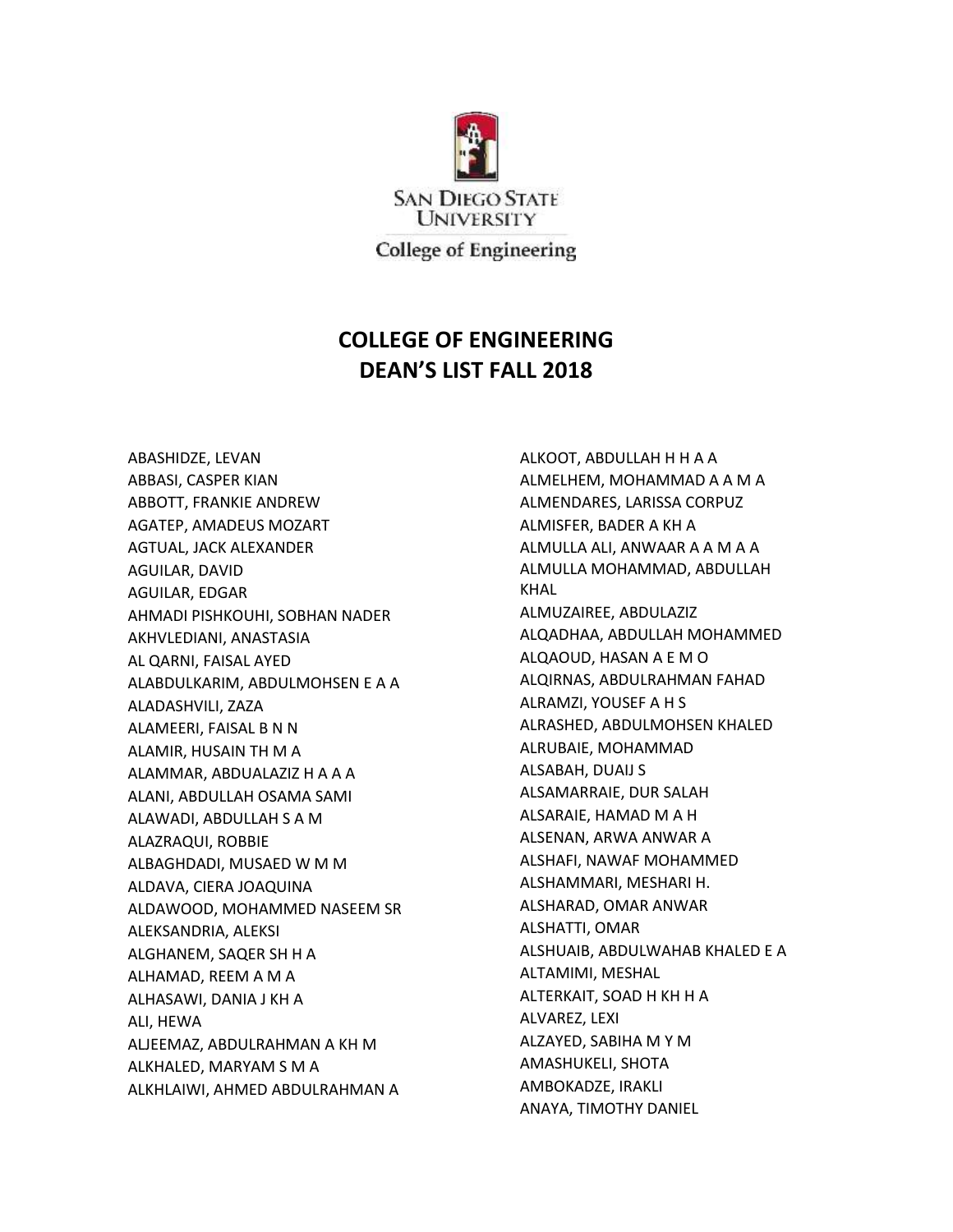ANDERSON, BRENDON MICHAEL ANDERSON, HAYLEY ELIZABETH ANTON, SYLE MARIE APTSIAURI, GIORGI ARELLANO, SUSANA ARELLANO, ZACHARY JOSEPH ARTHO-PHAN, DAVY NAMSON ASTETE VASQUEZ, RACHEL NICOLE ATANACKOVIC, NIKOLA AUGUSTINE, WILLIAM JOSEPH AYARS, JUSTIN RYAN AZHAND, KAMRAN QAICE AZZOPARDI, ANDRE EMMANUELE BABAUTA, JESSE MICHAEL BADRIDZE, GIORGI BAGHERI, KIAN BAILEY, ALEX CAMERON BAILLIE, MORNA BAJELIDZE, IRAKLI BAKOO, GARRETT LOUIS BALURAN, LIA SELENA ASPILI BARBAKADZE, DAVIT BASI, RAJAN SINGH BASIASHVILI, GIORGI BASITH, AMEEN ABDUL BATTA, AMMAR JAMAL BAUMGARDNER, GABRIELLE MARY BEACH, JARED RONALD BEAMON, BRANDON KEITH BECERRA, REY DAVID BEEZLEY, COLE DONOVAN BELEW, KEVIN CHARLES BELL, DAVID JOSEPH BENNETT, NATHAN WILLIAM BERIDZE, ARCHIL BERMAN, BLAKE BENJAMIN BERNARD, JUSTIN WALLACE BERNARTE, CHANEL LEE BERTSCH, HANNAH ELIZABETH BESHAY, MOHEB BETHMANN, JASON THOMAS BETTENCOURT, BENJAMIN DANIEL BIGLETE, PAUL JERROLD DEVERA BINET SANCHEZ, IVAN ENRIQUE

BIRKETT, JOSHUA REED BLANKENSHIP, EMMA JOY BLASJO, JESSICA DANIELLE DOROTH BOLLINGER, TIMOTHY DAVID BONDOC, RODRIGO DOMINGO IV BORJA, ROMINIQUE NATHAN JR BRAMAN, NOAH TIMOTHY BRANNIGAN, GRANT JOSEPH BRAVO, SPENCER SHAW BROUGHTON, GAVIN TAYLOR BROWNE, ALEXANDER HOWARD MATTHE BRUEGGEMAN, ZACHARY COLE BRUMM, COURTNEY TEIKO BUCON, LUKE ANTHONY BULLOCK, KIA ANDRE BUMBASI, RYLAN BAUTISTA BURLAND, ZACHARY ADAM BUTKHUZI, LASHA BUTLER, BRANDON WILLIAM BUTLER, KYLE ANTHONY BYINGTON, DENNIS RUSSELL CABACUNGAN, LLENARD BRIAN DELA CACCIARELLI, JACKSON RIGGS CADENA-PERALES, EDUARDO CAIN, JORDAN ALANNA CALLAHAN, THOMAS RYAN CAMPAS, EDUARDO DANIEL CANEVARO, NATALIE ELIZABETH CARLSON, CODY MICHAEL CARLSON, ZANDER AEVADNE CARR, COURTNEY JEAN CARRANZA, ABRAHAM ALEXANDER CARTER, GRIFFIN JAMES CARTER, TREVOR HIDEO CARY, NICHOLAS ANDREW CASE-MCFATE, LAUREN ELIZABETH CASTILLO, BRIAN JESUS CEA NAVAS, HECTOR EDUARDO CERVANTES, NOE ISAAC CHAANINE, SEAN ALLEN MICHEL CHADERGIAN, GINA ARMINE CHANG, ERIC LORENZO CHANG, VINCENT NGO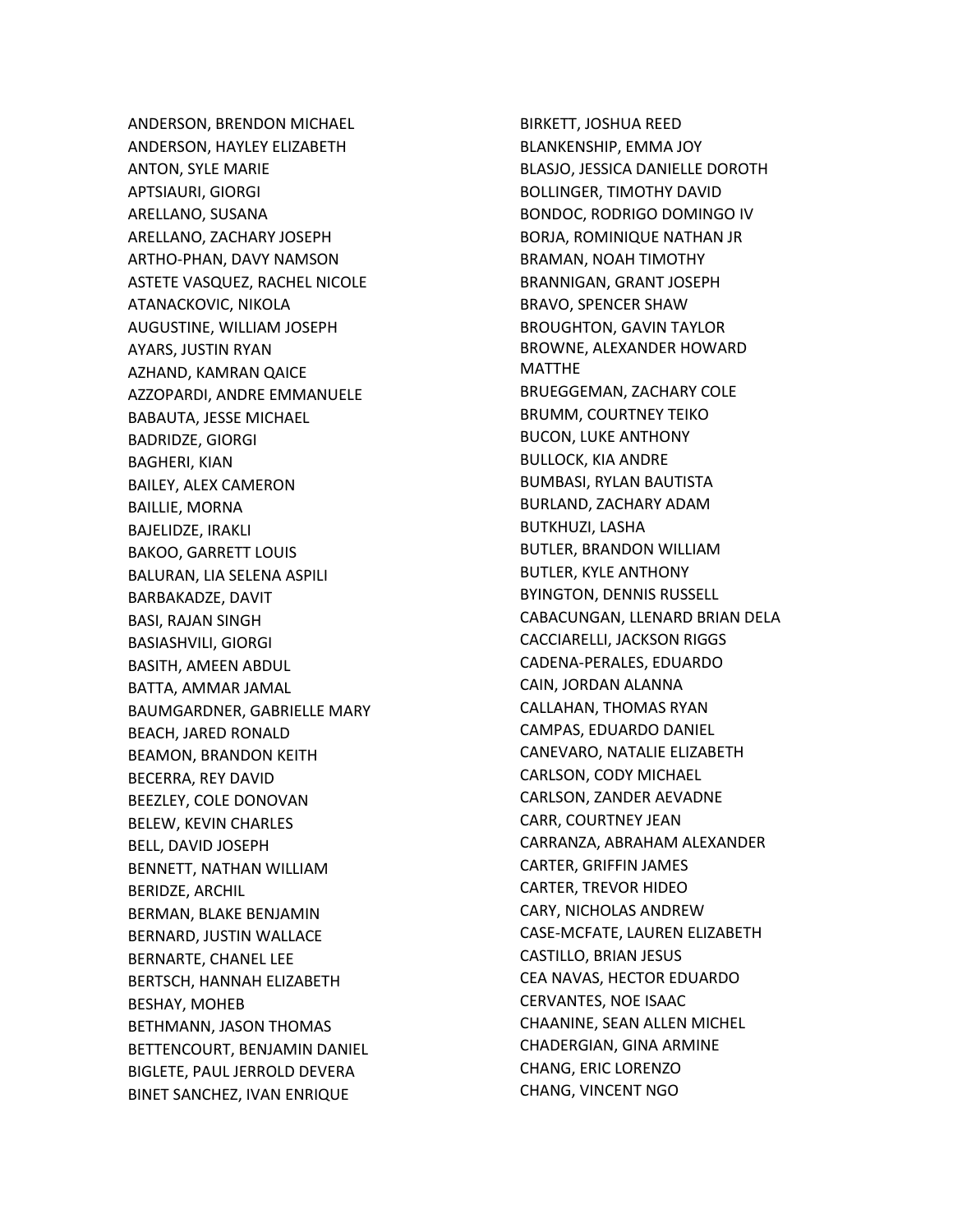CHAO, BEN CHAVEZ GUERRERO, RICARDO ANTONI CHHIT, WILLIAM SAMUEL CHIKHRADZE, MARIAM CHITANAVA, LEVANI CHKHARTISHVILI, NINO CHKHEIDZE, MIKHEIL AVTANDILI CHONG, ETHAN MATTHEW CHOW, ZACHARY GENG-HAUNG CHU, CHENXI CIPES, SEQUOIA ROOT CLARE, SEAN CHRISTOPHER CLEMENS, CORY JAY COHN, ZACHARY NEIL COLEMAN, TANNER JAMES COLERA, DAVID CONRADY, ROSELYNN ANGELA CONTRACTOR, JULIA SARAH CONTRERAS, VALERIA MARISOL COOKE, SHANE COOVERT, MAKENZIE KATHLEEN CORPUZ, ADHEL AJ REVILLA COSTELLO, EHRICK DANTE COVEY, DREHSEN CLAY CRUISE, JACKSON THOMAS CRUZ, ADAM JOHN CURTIS, ASHLEY D CUTTER, JACOB BRANDON DANIEL, ABASENI ALAM TESFASION DAPLAS, KEN AVENDANO DAVAMI, JONATHAN THOMAS DAVLASHERIDZE, BAKHVA DE CHAMBEAU, NATHAN THOMAS DE LAURENTIS, KINGSTON DANIEL DEBARTOLI, JACOB THOMAS DEDEKIND, MICHAEL ROLAND DELA ROSA, CONRADO ERIC DEPALLENS, CALVIN DEVORE, DILLON WAYNE DI PAOLO YORLANO, GIANFRANCO DIAZ, ELI DICKSON, SPENCER JAMES DIESH, CERINA JEAN DINH, RYAN THAI

DOLLED, JOSHUA ANDREW DOMMERS, MAX DONABEDIAN, ALEXANDER ABEL DONADZE, VAKHTANG DONOVAN, HALEY DANIELLE DORAGHI, SIAMAK DOWELL, SOPHIA JOSEPHINE DRENNEN, BRIAN ALLAN DUMITRU, JONATHAN DUONG, CAROLINE KIM DURSO, THOMAS PAUL DZAMELASHVILI, ANI DZIGVASHVILI, NIKA EAKIN, JASON ERIC ECKERMANN, TREVOR KYLE EISELE, DANIEL ANDREW EKSTROM, ELEANOR JANE ELERDING, DANIEL THOMAS ELEY, JOSHUA ROBERT EMRASHVILI, LUKA ENCISO, ISABELLA ENNIS, JACOB M ENRIQUEZ, NINO DICKINSON MENDOZ ENUKIDZE, DAVID EPPSTEIN, AARON CHRISTOPHER ERLENBACH, CORY PATRICK ESAMBOLCHI, SHAYAN SHAWN ESHO, FIONA RITA ESTRADA LEDESMA, PETER ESTRADA, CELESTE LETICIA ESTRADA, MARCO ISRAEL FAIRCHILD, DANE ANTHONY FALCONER, RILEY DOUGLAS DONALD FARAJI, GELAREH FAROL, CHRISTOPHER ALBERT FEE, DYLANNE ROSE FEINER, NICHOLAS ALEXANDER FELICIANO, CRISTIAN ALEX SUNGA FELTEN, ZACHARY BRETT FERNANDO, HOWEN ANTHONY ARAGON FETENE, ELAINEY M FINEMAN, ANDREW ALLAN-TRAN FLOISAND, THOMAS EVAN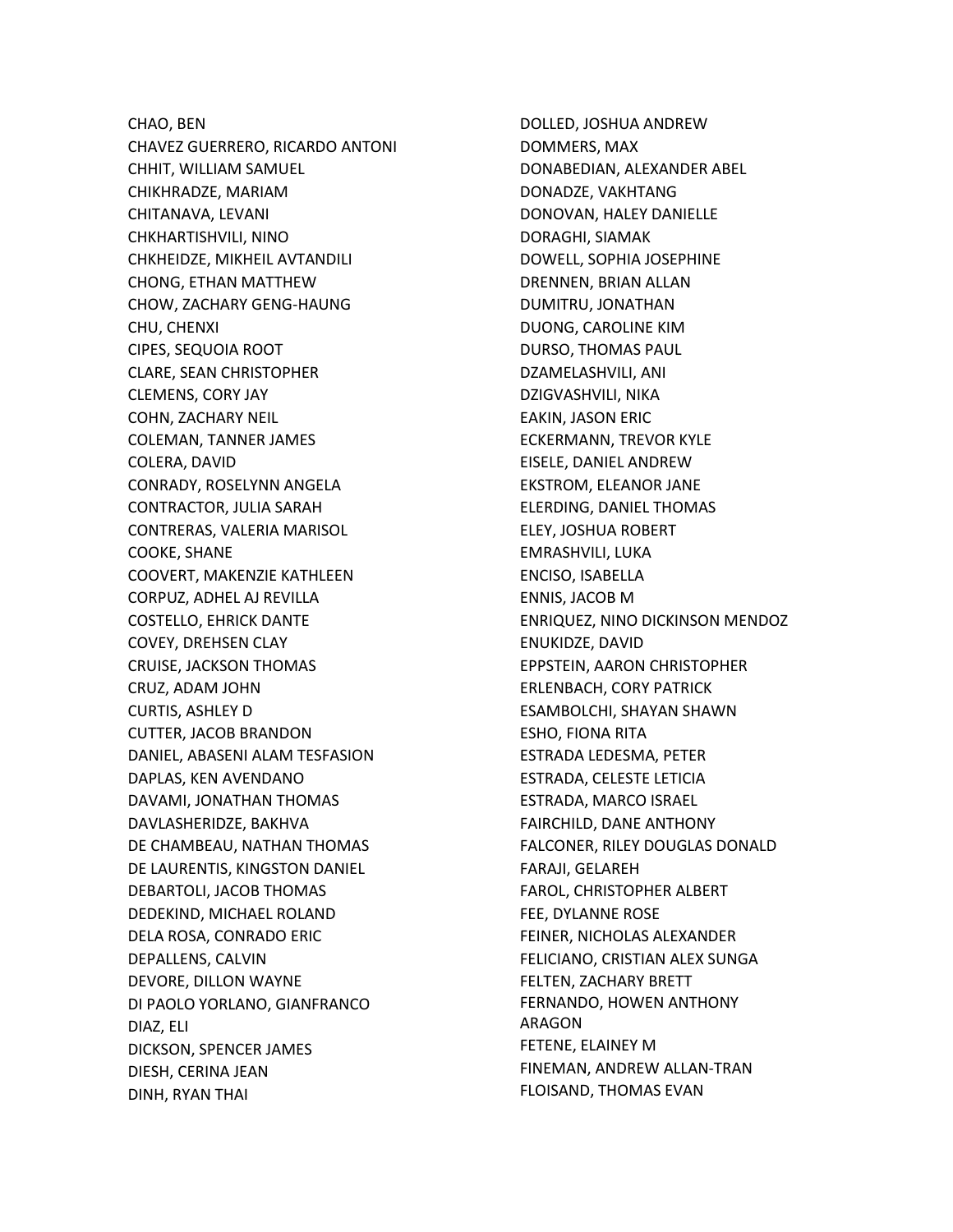FLORES, MARTIN JR FOCARDI, DANA LAUREN FONG, ADAM MATTHEW FOSGETT, NATHAN DAVID FRANK, JARED MATHEW ANTHONY FRANKENFIELD, ERIC JOHN FREIHA, ANDREW SALEEM FRITH, PETERSON FRUEHE, ZACHARY MICHAEL FURBISH, NICHOLAS FRANK GALLAGHER, BRETT ALEXANDER GAMBASHIDZE, TORNIKE GAMREKELASHVILI, TEA GARCIA, ELIAS OMAR GASPARIANI, LANA GASTELUM, LANDON RILEY GATELY, MICHAEL DAVID GAULT, JAMES FREDERICK GAUNIN, MARK-YVES GAVIN, HUNTER CHRISTOPHER GAYON, CHRISTOPHER DEAN GEJADZE, IOSEB GELASHVILI, GIORGI GERAMI, ARAD GIGAURI, MARIAM GIORGADZE, NINO GIRKELIDZE, GIORGI GITTINGS, DANIEL CLARK GOGIA, KETEVAN GOGOLADZE, ALEKSI GOGOLASHVILI, IOANE GOMEZ DEL RINCON, DANIELA GOMEZ, OSCAR DANIEL JR GONZALEZ-SAINZ, EDWARD GONZALVES, AERON JOSHUA DANO GORING, BLAKE MAURICE I GOULD, JACOB AUSTIN GRANTHAM, LUKE TAL GRAVES, CHEYENNE AUTUMN GRAY, MAX COYLE GRAZIANO, JENNIFER LYNN GRIESS, MERNA GRISWOLD, ALEXANDER STEPHEN GROMMES, GARRETT REID

GUBA, NATHANIEL ORETO GUGG, ANTHONY PAUL GURGENIDZE, DAVITI GUTIERREZ, BENJAMIN KELLIN GUTIERREZ, IAN MICHAEL HABIB, ANN HADZICKI, GABRIELLE CHRISTINE HALEFOM, BIRUCK BERHANE HALEY, BRITTANY NICOLE HAMENDI, MELISSA SAAD HAMITER, KAITLYN ALEXANDRIA HAMMITT, DUNCAN MILNE HAN, SEON YOUNG HANCOCK, THOMAS EDWARD HANSEN, KYLE MATTHEW HARIZAL, ALLISON ELIZABETH HASANAGIC, EDIN HASLAM, BLAKE HAWKSWORTH, BETHANY JAYNE HENDRIKSZ, NATHAN CHASE HERREJON-ANDRADE, ALDAIR HERRON, ANNA JEAN HITCHCOCK, JUSTEN JAMES HITZHUSEN, JOSHUA DANIEL HO, GARY HOANG, VINH HOLDEN, CASSIDY RAE HONG, JOHN Y HOOKER, TRISTAN STOLL HOOLEY, AMBER SIERRA HOROSNY, JASON ANDREW HORSEY, JOSEPH HOVEY, ARCHER JACKSON HOVING, MICHAEL DAVID HTET, HNIN NANDAR HUANG, JOE YUMING HUANG, XIANWEN HUBBARD, BRANDON DANIEL HUERTA, DOMINIC ESTANLEY HUFFMAN, BRANDON EUGENE HUMMEL, SAMUEL HUNT, JOSHUA PETER HURTADO-SAVIN, NICOLE HUYNH, PHONG THANH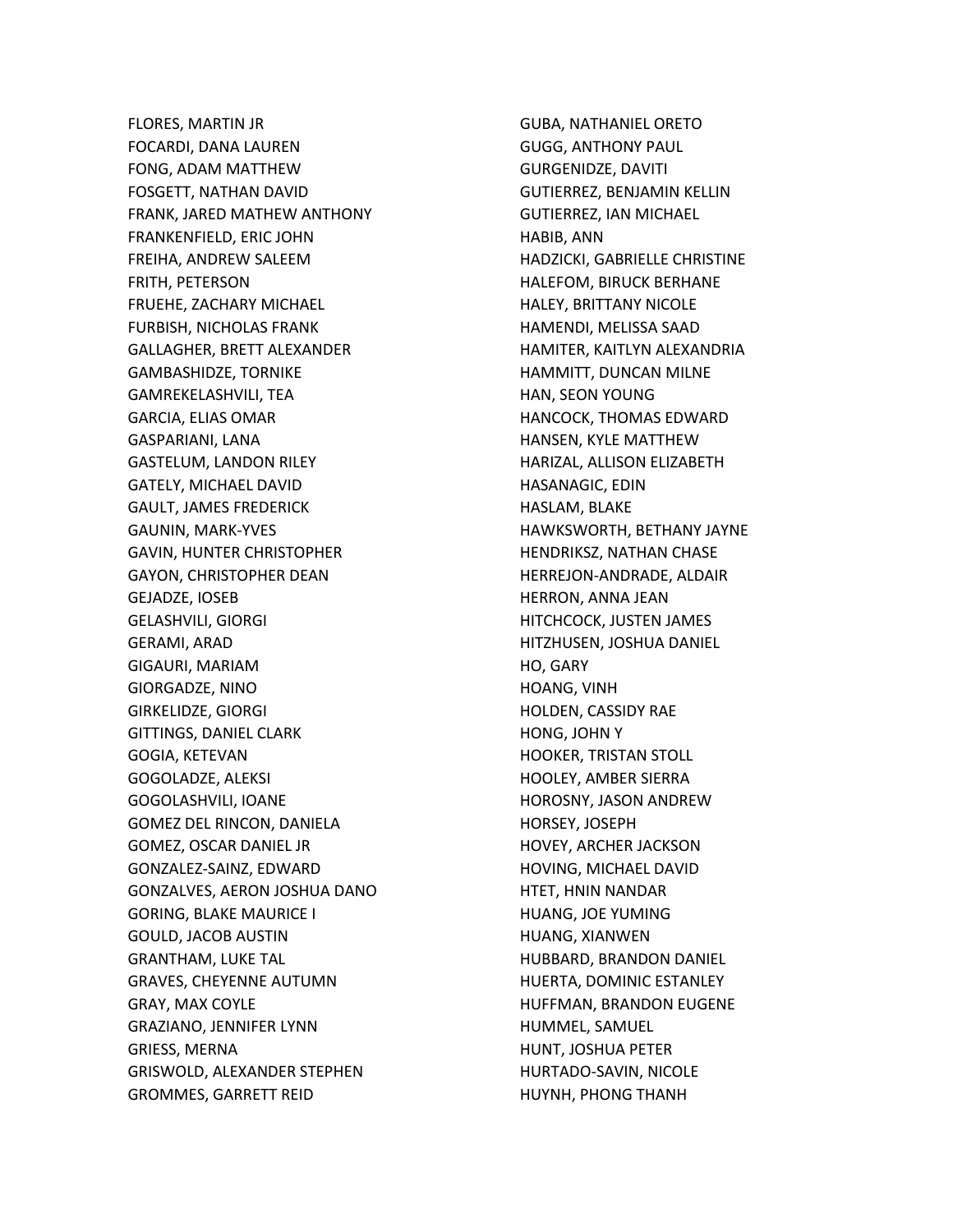IGLESIAS, ANGEL NOTY INIGUEZ, JANNETH INIGUEZ, VICTOR INZUNZA-GRIVEL, JUAN MARIO FRAN ISKANDAROVA, NIA ISLEY, SHANNON ELIZABETH JABASA, DANIEL MAZON JACKSON, IAN MICHAEL JACOBO, EMILY GONZALEZ JACOBS, JARED JANASHVILI, AMIRAN JANELIDZE, DACHI JANELIDZE, DAVID JANSEN, LAUREN JAPARIDZE, GIORGI JAPPELLI, EMILIO JAQUEZ, RUBEN ANGEL JARAMILLO, ALYSSA ANN JARRAR, HANADI SALIM ATA JARRETT, OLIVIA ANNELIZABETH JERVALIDZE, ANA JIKIA, ALEXANDER GRIGOL JMUKHADZE, EREKLE JOHNSON, BENJAMIN WHITAKER JOHNSON, EVAN SCOTT JOHNSON, JORDAN RAY JOHNSON, JULIAN DE ANTE JOMAH, ABBAS A A A H JONES, KYLE ROBERT I JONES, LINUS FRANCIS KACHARAVA, NINO KANTARIA, ANI KARCHAVA, TSOTNE KAWANO, MICAH TAKEO KAZAK, JASMIN SHALAN KEEFER, CHAD KEEGAN, MATTHEW WAYNE KENNARD, LUKE WILLIAM KENNEDY, BRYAN KHAJA, YOUSEF A H H KHALIL, EVAN BRICE KHATRI, HETA JAYESH KHOSHNAW, ZORAN KHOURY, CHRISTOPHER SALIM

KING, NICHOLAS KNIGHT, COLIN WILLIAM KNOX, ELIZABETH JANE KOBERIDZE, IRAKLI KONTRIDZE, VAKHTANG KORFIKE, ALINA RENEE KOUYOUMJIAN, SARA KATRINA KRUGH, JACOB ELIJAH KUBERA, DAVID ANDREW KUKCHISHVILI, IRAKLI KUPRADZE, GUGA KURDADZE, VAKHTANG KURESHY, SHAN AZIZ KURKHULI, GIORGI KUSHASHVILI, MIKHEIL KVIRIA, GIORGI KVITASHVILI, LUKA LAFFEY, CONNOR THOMAS LANCASTER, MIA ROSA LANPHEAR, THOMAS FRANKLIN LARK, WILLOW TLALA LASZLO, ALEXA LIN LATONIO, RYAN RAYMUNDO LAUBENDER, THOMAS PATRICK LEACH, CASANDRA RENAE LEACH, KYRA LOUISE LEE, ALVIN LEE, BRANDON MICHAEL LEE, JARED BRENT LEE, SEOYUNE LEKISHVILI, LEVAN LENNON, MICHAEL PATRICK JR. LEPETRI, ANDREW MICHAEL LIANG, DONG LIM, JAEHYUNG LIM, QI LIN, JASON LINDAMAN, SCOTT YALE LINE, AARON PATRICK LISBONA, RAPHAEL BERND LITMAN, CODY TABANGCURA LITTLE, JOHN ELIJAH LOLLY, KEVIN MICHAEL LOMASHVILI, ANA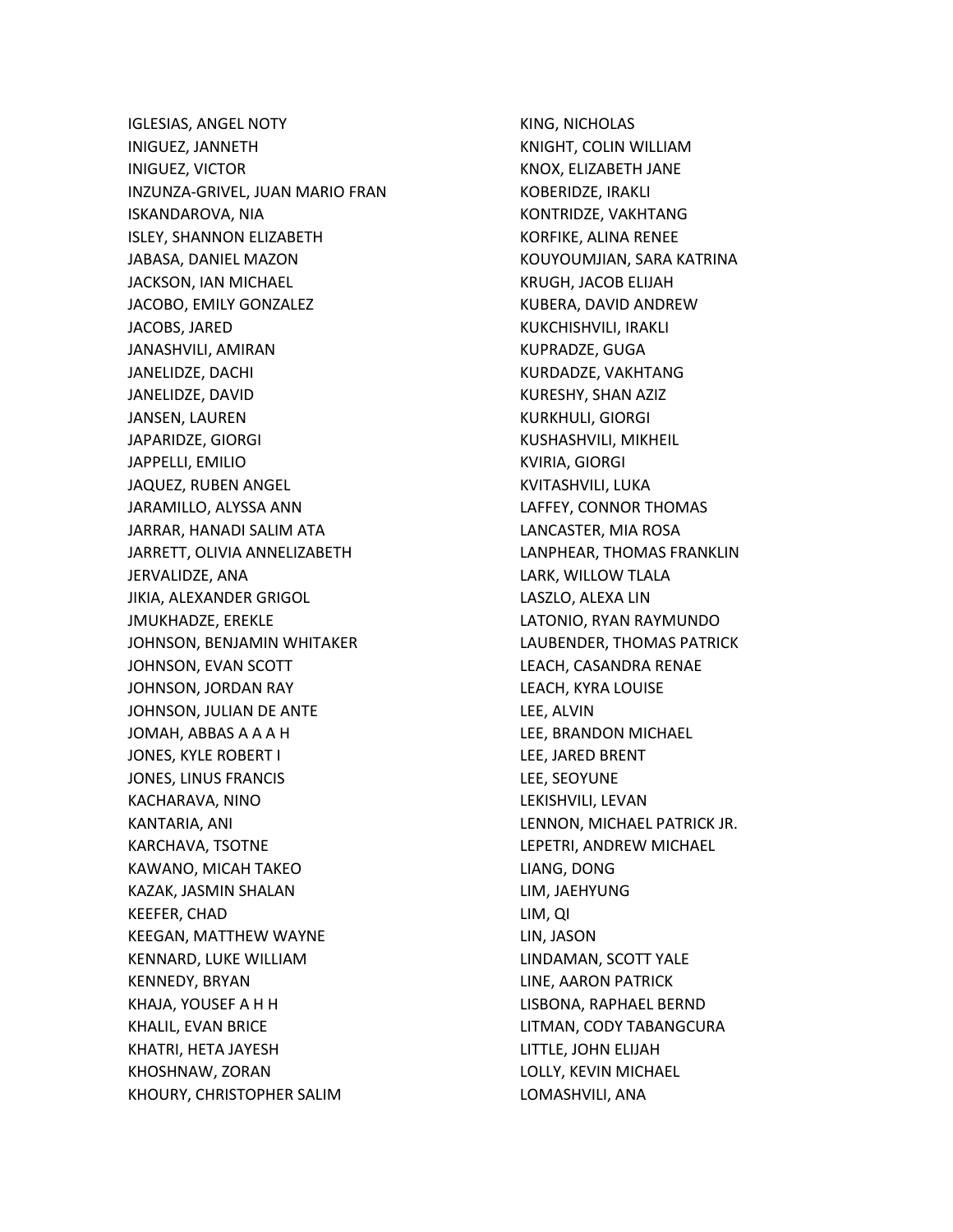LOPEZ, CARLOS ADRIAN LOPEZ, ESTEBAN FABIAN LORENZO, KATHRINA GAMBOA LOWE, JORDAN RICHARD LOZA, MIGUEL ANGEL JR LU, NEILSEN LUCABEN, MATTHEW OWEN LUCEY, EMMA MERAID LUSTER, PATRICK DE FARIA LUU, THANH HOANG LYNCH, DAISEY DAWN MAGUIRE, JOEL ISAAC MAISURADZE, NATALI MAKANVAND, KATELYN SHIREEN MAKHARADZE, MIKHEIL MALAKMADZE, TEMURI MALANEY, LOGAN JAMES MALLEY, STEVEN MICHAEL COLES MAMALASHVILI, OMARI MANSOOR, CHRESTINA MARAFI, ZEINA A A M MARCUM, JACK MASON MARKLEY, ALEXANDER RENE MARMION, RYAN THOMAS MARQUEZ, EILEEN XENIA MARQUEZ, JOSEPH DAVID MARQUEZ, KASSANDRA PAJARON MARRONE, PETER MICHAEL MARSON, BEN WILLIAM MARTIN, AVI J MARTIN, RILEY LAUREN MARTINEZ, JACOB MICHAEL MARTINEZ, MANUEL ANTONIO MASAR, CARLENE ELIZABETH MASSEY, LUCAS LYNN MATSUMOTO, DANIEL JOSHUA MCBRIDE, MATTHEW JOHN MCCONNELL, GILLIAN KEN MCCOY, KYLE PATRICK MCDANIEL, CHANCE ROBERT MCGROGAN, AMBER NICOLE MCKEE, JACK PAUL MCMULLEN, MARIELLE GRACE MCRAE, CALLUM BLAKE ARDEN

MENDEZ, ANTHONY ISAIAH MERAM, MATTHEW SAM METKIFF, KYLIE ASTRA MIKADZE, BEQA MIKAVA, MARIAM MILLER, BROOKE ELIZABETH MILLER, GABRIEL F MILLER, KENDALL PAIGE MINARIK, BRIAN CHRISTOPHER MIRZA, GEORGE J MIRZA, ZAYNE ASIR MODRUSAN, NIKOLA IVAN I MOHAMED, ABDULLAHI ALI MONTANO, JODIE AMON MOORE, KEON I MORALES, ANTHONY MICHAEL MORALES, TRISTAN CAMERON REYES MORENO, CHRISTIAN ENRIQUE MOREY, ZACHARY KEVIN MORI, BRANDON BOB MOSHKSAR, IMAHN ALI MOSIASHVILI, TAMAR MSHVIDOBADZE, GIORGI MUMMA, ROBERT RAY MZHAVANADZE, GEORGE NAGVEKAR, SANAM SURAJ NARCHEMASHVILI, MARIAMI NATALINA, JOSHUA CARL NAZAIRE, JOEY RAFAEL NEBIERIDZE, GIORGI NETTER, KYLE ELIOT NEWSOME, DAKOTA JEFFREY NGUYEN, MINH-TAM THI NGUYEN, PHILIP TRAN NGUYEN, SOPHIA NGUYEN, THONG H NGUYEN, TONY LEHUY NGUYEN, TRI MINH NGUYEN-MEISTER, ANTAM JESSICA NICHOLLS, JOHN MIKAL NICK, STEPHEN MICHAEL NICOLAZZO, GIOVANNI RAFAEL NIKIFOROV, DAVID NITKEY, SOPHIA OLSSON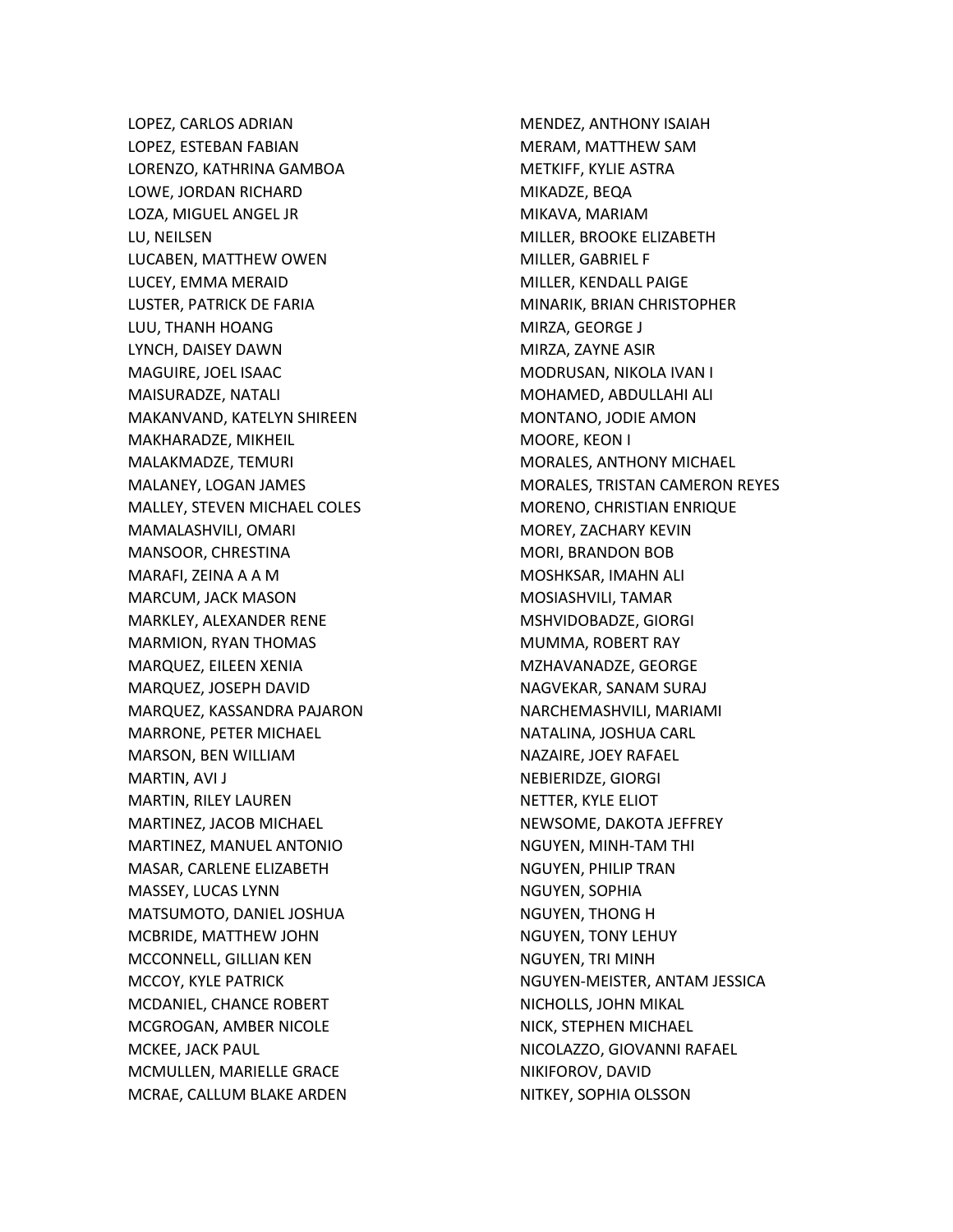NIZHARADZE, NIKA NOLAN, LAUREN KEIKO NOWICKI, JAKE HENRY NOZADZE, MIKHEIL NUHAILY, SINDOS NURMBERG, CAMRYN NICOLE NWADIWE, KOBINDI MARQUIS O'CONNELL, CAMERON ELIZABETH O'DAY, CHRISTOPHER ERIC O'HAIR, ANDREW MARTIN O'MARAH, KEVIN MICHAEL ODISHELIDZE, NINI OHRSTROM, ANDERS ENGLAND OIWA, FRANK OLAGUE, DANIEL JR OLSON, JOSHUA THOMAS ONG, AIKMAN KIM LAN ONNERS, JEFFREY CLAYTON ONODERA, CHASE ONOFRE, ELMER IVAN ORANDLE, ZOE ANN ORELLANA, RENE E ORGEL, JONATHAN ALBERT OROPEZA, ISAIAH ELIJAH OROSCO, DANIEL JAMES ORSO, MARIO ANGEL ORTIZ, SEAN CASSERLY OUEDRAOGO, SERGE RAKISWENDE OWENS, BRANDON JAMES TAYLOR OYUELA, CHRISTOPHER JALMAR OZDEMIR, TIMUR PAGANO, GINA MARIE ROSE PAITCHADZE, TORNIKE PALERMO, ALYSSA ROSE PALISOC, JUSTIN DEVERA PAN, LEON PANTSKALASHVILI, LANA PANTSULAIA, LUKA PAPPA, CODY MICHEAL PARKS, KARL ANTHONY PATCH, BRENDEN ANTHONY PATEL, CHAITANYA JIGAR PATRICK, TAYLOR ERIN PAVLIASHVILI, ANNA

PENNINGTON, NATHAN LOUIS BAUTIS PEREZ, DAVID ANTHONY PEREZ, JUAN ALBERTO PEREZ, MARIA PATRISHA RAMOS PETICOLAS, BRIAN WILLIAM PHIMMASEHN, AVERY J PHUNG, WILLIAM PIERONI, ANNA ROSE PIROSMANISHVILI, SALOME POIRIER, ALEXANDER TATE POLIFRONE, KYREL POLLEK, HANNAH MARY MARGARET PONCIANO, ANTONIO JAECUB POWER, BRENDEN BRUCE PRECIADO, JESUS GUSTAVO PULIDO, MAYRA LETICIA RADHAKRISHNAN, SIBI RAFIQ, ABRAHEM RAMIREZ CISNEROS, MARIO ALBERTO RAMIREZ, BRANDON RAMIREZ, CADE DANIEL RAMIREZ, DYLAN JAMES RAMOS, ALEXIS BRIAN RAMOS, EDGAR ANDRES RAMOS, PAUL LUKE HOLANDEZ RANDOLPH, JUSTIN ROSS RAYMER, EMMA NICOLE REARDON, RACHEL ANN REBELLO, HANNAH MARIE RECKER, JULIA SOPHIA REDQUEST, KELBI MIKALA REECE, JAMES LAWRENCE JR REED, AMAURY REED, MARCUS ROBERT REGAN, SAVANNAH LYNN REILLY, SAMUEL NELSON RICHMOND, TRISTAN JAMES RINDER, AXEL SAMUEL RIOS, NATALIE RIVERA, JONATHAN MOISES ROBINSON, KATE DOROTHY RODRIGUEZ, JESUS AHMED RODRIGUEZ, ULISSES ROGAN, REBECCA NOEL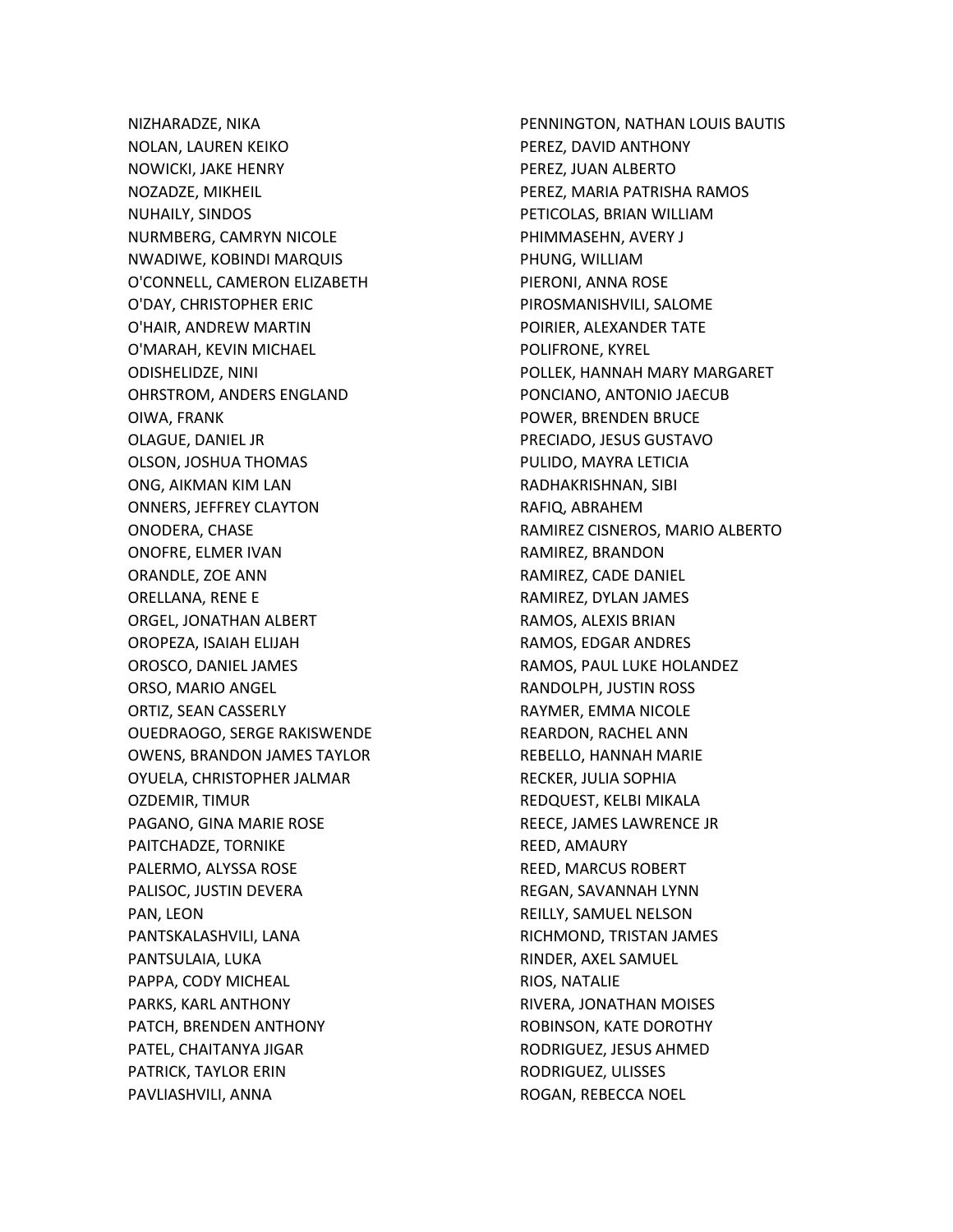ROHLFS, GRAYSON S ROJAS, JUAN P III ROMERO, BRENDON JOHN ROMO, ERIC MARTIN ROSENBERG, TAZIO EAGAN ROSS, MATTHEW ALAN ROSSI, EVAN PARKER ROY, ELLIE SUZANNE RUKHAIA, BEKA RYAN, KYLE THOMAS SADIK, PETER SAECHAO, ALYSSA MEY L SAENZ, COLE STEVEN SALAZAR, AMANDA MICHELLE SALES, FELIPE BULAC SALIE, QUINTEN MATTHEW SALIMA, ALEX SANCHEZ, ANITA ALEXANDRA SANDOVAL, ANTONIO SANTOS, CHRISTIAN SARABIA, OSCAR SARMA, ILZE SASAKI, TYLER SCATENA, DEVIN MICHAEL SCHLUETER, NOBLE BROCK SCHROTER, LAUREN MARY SCHWAGER, MITCHELL SEBASTIANI, MATTHEW JOHN SEHLHORST, SEAN P SELBY, TYLER DAISUKE SERRON LEGUIA, LEANDRO MIGUEL SEWELL, SHOH ALLAN SHAAYA, RASHA FOUAD SHAMATAVA, LERI ANZORI SHARVADZE, MATE SHATAGOPAM, SRI HARSHA SHIMIZU, RYAN YUKIO SHIVELY, RYAN SHORT, ETHAN WALKER SIZEMORE, COREY ALLEN SMITH, ALEXANDER DANIEL SMITH, MATTHEW JOSEPH SMITH, WALTER BRANDON SNYDER, BRANDON SHELBY

SOHIKISH, MICHAEL SINA SOJOURNER, JUSTIN TIMOTHY SOLOMNISHVILI, GIORGI SORNBERGER, JUSTIN SCHROEDER SOSELIA, DAVIT SPARKS, ALANNA BERNADINE STAHLAK, ANNA KATYA STANFIELD, KYL SHANE STAPLES, CLAYTON GERALD STEELE, HARLOWE CLARE STEGMAN, AUGUST RILEY STEIN, GAREN NICHOLAAS STELZER, BLAKE GARY STEPHENS, TASHA SHANELLE STYLES, ERIC JUSTIN SUARSANA, DERRELL DAVEREL CHRIS SUCHARD, OFEK HAIM SULLIVAN, NICHOLAS SEAN SURESH BABU, SUDARSHAN TABIDZE, KRISTINE TAGGER, ELI YITZCHAK TALEBNIA HIR, ARYA TAN, BRYAN JAY TANG, BREANNA NGUYEN TANNER, CHARLES BICK III TARANTINO, PHILLIP ARTHUR TARKOWSKI, ZACHARY POE TAYLOR, ZACKRY KOBI TER VEER, SAVANNAH HERRANEN TEWOLDE, NAOMI PETROS THAI, BRIAN SHENG THOMAS, COBY J THOMSEN, MARK ALLEN THURGOOD, IAN JAROD TIERNEY, LIAM PAYNE LEWIS TIJAM, CARL JUSTIN SANO TILK, THOMAS ABRAM MEDINA TISNADO, DANNY MARTIN JR TOHILL, JESSICA NICOLE TOIDZE, ALEKSANDRE TOMASH, ANA TORIA, ANA TRAN, BINH TRIVEDI, SAHIL RUPAL